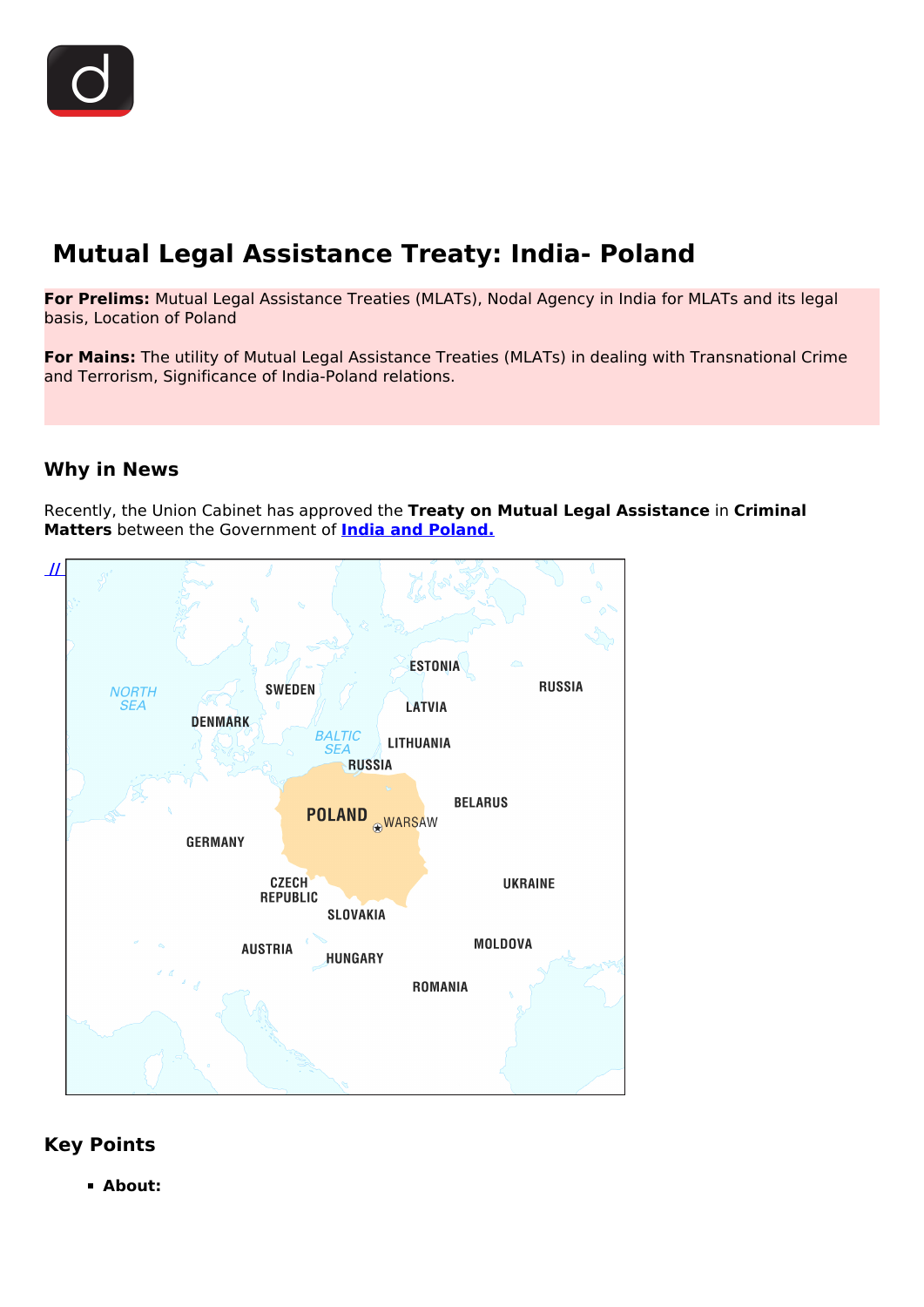- **Mutual Legal Assistance Treaties (MLATs):**
	- The MLATs in criminal matters are the bilateral treaties entered between the countries **for providing international cooperation and assistance.**
	- These agreements **allow for the exchange of evidence and information in criminal and related matters** between the signing countries.
- **Benefits of Treaty:**
	- **Investigation and Prosecution of Crime:** It will **enhance effectiveness** of both the countries in **investigation and prosecution of crime**, through cooperation and mutual legal assistance in criminal matters.
	- **Transnational Crime and its Linkages to Terrorism:** It will provide a **broad legal framework for bilateral cooperation** with Poland in investigation and prosecution of crime as well as in tracing, restrain and confiscation of proceeds and instruments of crime as well as the funds meant to finance terrorist acts.
	- **Gaining Better Inputs:** It will be instrumental in gaining better inputs and insights in the modus operandi of organized criminals and terrorists.
		- These in turn can be used to fine tune policy decisions in the field of internal security.
- **Nodal Agency in India:**
	- The **Ministry of Home Affairs is the nodal Ministry** and the Central authority for seeking and providing mutual legal assistance in criminal law matters.
	- The **Ministry of External Affairs** may be involved in this process when such requests are routed through diplomatic channels by these Ministries.
- **Legal Basis:**
	- **Section 105** of the **[Criminal Procedure Code \(CrPC\)](/daily-updates/daily-news-analysis/section-144-of-crpc-1#:~:text=Features%20of%20Section%20144%3A,institutions%20shall%20also%20remain%20closed.)** speaks of reciprocal arrangements to be made by the Central Government with the Foreign Governments with regard to the service of summons/warrants/judicial processes.
	- India has entered into **Mutual Legal Assistance Treaties/Agreements with 42 countries** (November 2019).

#### **India-Poland Relations**

- **Historical Background:**
	- India and Poland **diplomatic relations** were **established in 1954**, leading to the opening of the **Indian Embassy in Warsaw in 1957.**
	- The two countries shared common ideological perceptions, based on their opposition to colonialism, imperialism and racism.
	- During the **Communist era of Poland (1944 to 1989), bilateral relations were close and cordial,** with regular high level visits, coupled with planned trade and economic interactions by state trading organizations, underpinned by the rupee clearing arrangements.
	- The **relationship continued to remain close after Poland chose the democratic path in 1989.**
	- A cordial political relationship has emerged in the current century, particularly after Poland joined the **[European Union](/important-institutions/drishti-specials-important-institutions-international-institution/european-union)** in 2004, and became one of India's key economic partners in Central Europe.
- **Economic & Commercial Relations:**
	- **Export:**
		- Poland is **India's largest trade partner and export destination in the Central European region,** with bilateral trade growing almost seven-fold over the last ten years.
		- As per Indian statistics, the overall value of **bilateral trade in 2019 was USD 2.36 billion.**
	- **Investment:**
		- Indian investments in Poland are valued at over **USD 3 billion .**
		- Total Polish investment in India is estimated at **USD 672 million.**
	- **Foreign Direct Investment (FDI)**:
		- From April 2000 to March 2019, India recorded over **USD 672 million of** [FDI](/daily-updates/daily-news-analysis/fdi-inflow) **from Poland,** 0.16%of its total FDI inflows in that period.
- **Cultural and Educational Relations:**